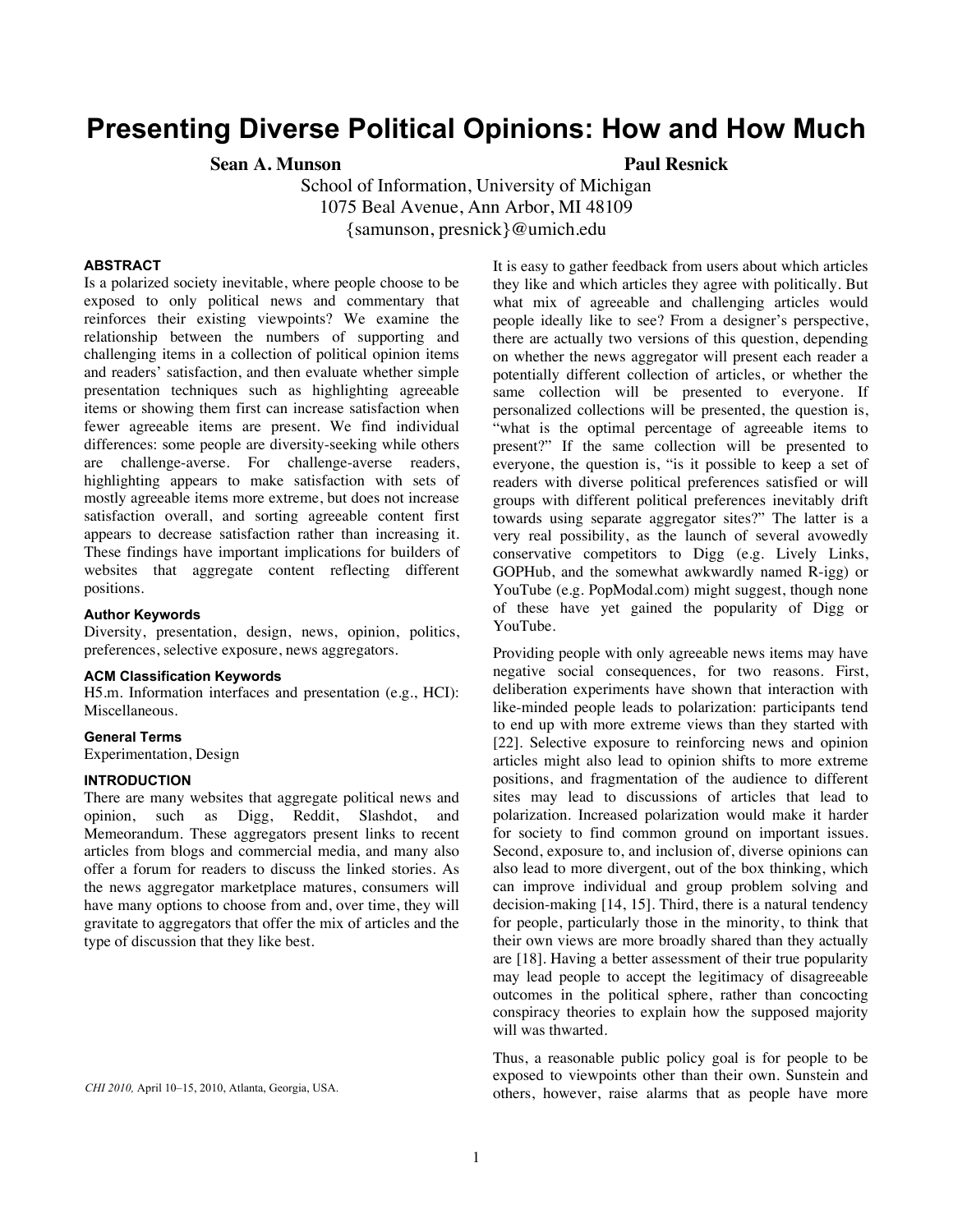choice in news sources, and better tools for filtering out disagreeable news, the opposite will happen [21]. Whether the goal can be achieved in an environment of individual freedom, however, depends on whether designers succeed in selecting single collections that appeal to people with varying political views, or on whether they succeed in creating personalized collections that contain significant challenging information but are liked as much or more than collections without such challenging information.

If designers of news aggregators turn to the research literature to learn how much opinion diversity people seek or tolerate in their political news, they will be confronted with a range of competing theories and evidence. According to different theories, readers may seek out diversity, they may avoid it, or they may seek reinforcement and tolerate challenge only when accompanied by sufficient reinforcing information. Each of these alternatives has different design implications.

Selective exposure theory suggests that people both seek out affirming items and avoid challenging items [5, 13]. We will refer to this as the challenge-aversion hypothesis. Some studies of online political spaces support this homophily theory. Left-leaning and right-leaning blogs rarely link to each other [1], and one study finds that in political blog comments, only 13% of comments expressed disagreement [6]. People who are challenge-averse would prefer news and opinion aggregators that display only agreeable content. If people are challenge-averse, it will be difficult for designers to create single collections that appeal to audiences with diverse opinions. Moreover, in personalized presentations, people will prefer homogeneous collections of all agreeable items. In either case, it will be hard to meet the public policy goal of high exposure to challenging information, unless presentation techniques can be developed that make that exposure more palatable.

Other arguments and studies dispute the challenge aversion theory and offer a contradictory hypothesis of diversity seeking. Sears and Friedman reviewed the literature from the 1950s and 1960s, finding five studies showing a preference for supportive information only, five showing a preference for diversity, and eight inconclusive [19]. Some recent studies support the idea that individuals are using the Internet to seek out a broad range of political opinion and information. In interviews with users of several online political spaces, Stromer-Galley found that those participants sought out diverse opinions and enjoyed the range of opinions they encountered online [20]. A study by the Pew Internet and American Life Project during the 2004 election season found that, overall, Americans were not using the Internet to access only supporting materials [8]. Instead, Internet users were more aware than non-Internet users of a range of political arguments, including those that challenged their own positions and preferences. The preferences of diversity-seeking individuals are consistent with public policy goals; they would be most satisfied with collections that contain a range of views. If people are

diversity-seeking, it may be possible to simultaneously satisfy an audience with diverse viewpoints. Moreover, diversity-seeking people would also choose personalized collections with much less than 100% agreeable content.

A third hypothesis is that people are support-seeking. Like challenge-aversion, this hypothesis posits that people seek out affirming items but rejects the idea that they avoid challenging items. In an online experiment, Garrett found that subjects recruited from the readership of left-wing and right-wing sites clicked most on news stories that they expected would reinforce their viewpoints but clicked only slightly less frequently on stories they expected to contain challenging information than on others. Once they looked at those challenging stories, moreover, they tended to spend more time reading them [6]. Garrett proposes a theory, which we call support-seeking, that people seek out supporting items, but are indifferent about challenging items they encounter, so long as they see a sufficient number of supporting items. Support-seeking individuals would prefer news aggregators that show them a sufficient amount of agreeable content, and would be indifferent as to whether items beyond that amount support or challenge their views. Thus, with a large number of items in a collection, it would be possible to please people with a variety of viewpoints, and in an individualized collection, people would not mind the inclusion of additional challenging items.

In this study, we presented readers with lists of political



Figure 1. Competing hypotheses about preferences for agreeable and challenging items.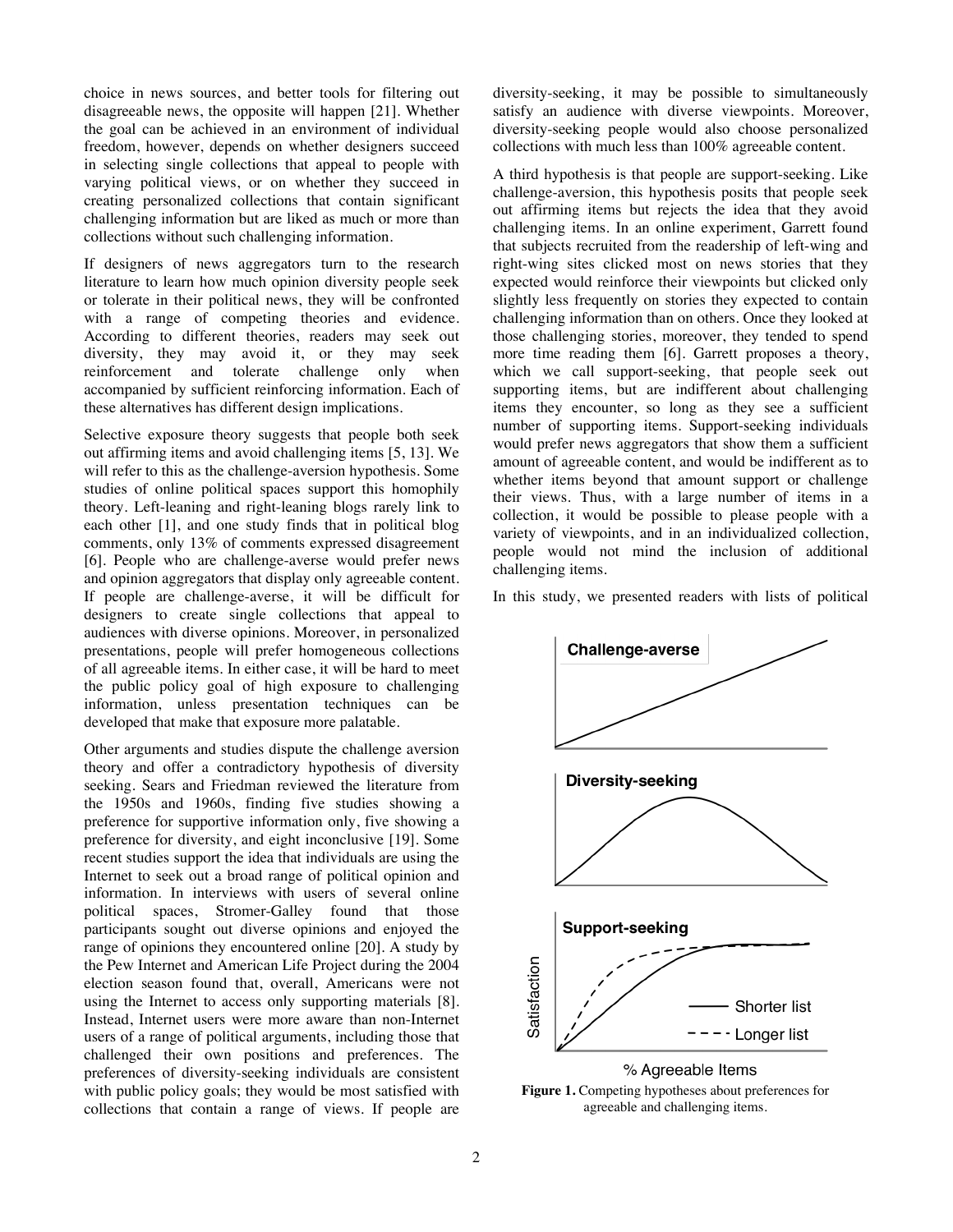opinion stories, with varying numbers of challenging and agreeable items, and then measured their satisfaction with the list, to distinguish among these different theories about people's preferences for agreeable and challenging information. We would expect to see different relationships between the percentage of the list that is agreeable or disagreeable and reader satisfaction, as summarized in Figure 1. If people are challenge-averse, then we would expect that a higher percentage of agreeable items and lower percentage of disagreeable items would be preferred. On the other hand, if people prefer diversity, then we would expect them to be most satisfied when the list contains both agreeable and disagreeable views. Finally, if people prefer agreeable items but are not particularly averse to challenging items, then the count of agreeable items, not the percent of items that are agreeable, should drive satisfaction. Thus, satisfaction should increase toward the asymptote as the percentage of agreeable items increases, and should approach the asymptote at a lower percentage for longer lists.

If there are people who are challenge-averse or supportseeking, this opens a new question: can we use presentation techniques to make people who prefer support equally satisfied with a lower percent or count of agreeable items? To assess this, we tried highlighting agreeable items, as well as placing them first in the collection.

# **EXPOSURE TO DIVERSITY**

Prior research on exposing individuals to diversity in the news has discussed both the selection and presentation components of the problem.

Park et al developed and evaluated the NewsCube system [17]. NewsCube classifies content into different viewpoints or "aspects" on issues. Subjects who participated in a NewsCube trial read more articles about a controversial issue than subjects who used Google News to learn about the same topic. The articles read by NewsCube subjects appeared to cover a greater breadth of opinions (per reader). Subjects who said they would not normally compare different articles on a topic said that the aspect-presentation made them want to read more articles. This suggests that certain presentations of information can increase the diversity of opinions that participants are motivated to access, even if some of those opinions are disagreeable.

Other work, also examines both the presentation and selection questions. Oh et al built a blog search engine that classified results according to political viewpoints (liberal or conservative) and then used that information in the presentation of search results [16]. Results were either labeled or sorted into two labeled columns according to this bias. Subjects had mixed reactions to these presentations, but generally preferred seeing a column of liberal items and a column of conservative items. Those dissenting preferred to decide for themselves what was liberal or conservative, or felt that the labels added too much polarization to the results – even though they did not change which results were shown. The researchers also found that in the twocolumn layout, liberal sources accounted for a greater portion of the liberal searchers' clicks (there were too few conservative subjects to observe trends among these subjects).

We previously proposed an algorithm – based on user votes – for selecting diverse items [12]. There, we discussed three metrics for evaluating selection algorithms: inclusion, alienation, and proportional representation. While these metrics provide insight into algorithms' performance at including items for which many users voted, and how well the proportions of items align with proportions of users, they are incomplete as measures of the diversity goals discussed above. That is, while they tell us about whether the collection includes items that represent voters, these metrics do not tell us whether the voters *feel* represented. Many of the desirable and undesirable outcomes depend not on whether diverse results are present but instead on viewers' *reactions* to that diversity. For example, even if ideas are represented in a collection in the same proportion with which they are held, people holding minority opinions may not notice the small number of items representing their views among the many more that challenge their opinions. This may cause them to seek out sources where they can more easily find items that affirm their views, leading to polarization. It is important, then, to understand reactions to different levels of supporting and challenging items, and to identify design choices that may affect viewers' reactions to these collections.

# **METHODS**

All experiments followed the same general design: we provided each subject each day with a list of 8 or 16 links to opinion articles, with known biases, about United States politics. The articles were found on blogs or in the mainstream media. Each item was displayed as an article title together with its first or last paragraph, as shown in Figure 2. The selection and presentation of items varied among subjects.

#### **Subject Recruitment**

We recruited subjects from Amazon.com's Mechanical Turk service, a system that allows remote workers to complete small tasks for small payments. Mechanical Turk has been used by other researchers for annotating data, and Kittur et al have published guidance for using Mechanical Turk in research [9]. These guidelines were useful in planning our study.

We used a Qualification test, for which subjects were not paid, to initially screen the Mechanical Turk workers. We asked subjects about their location, age, political knowledge, and political preferences.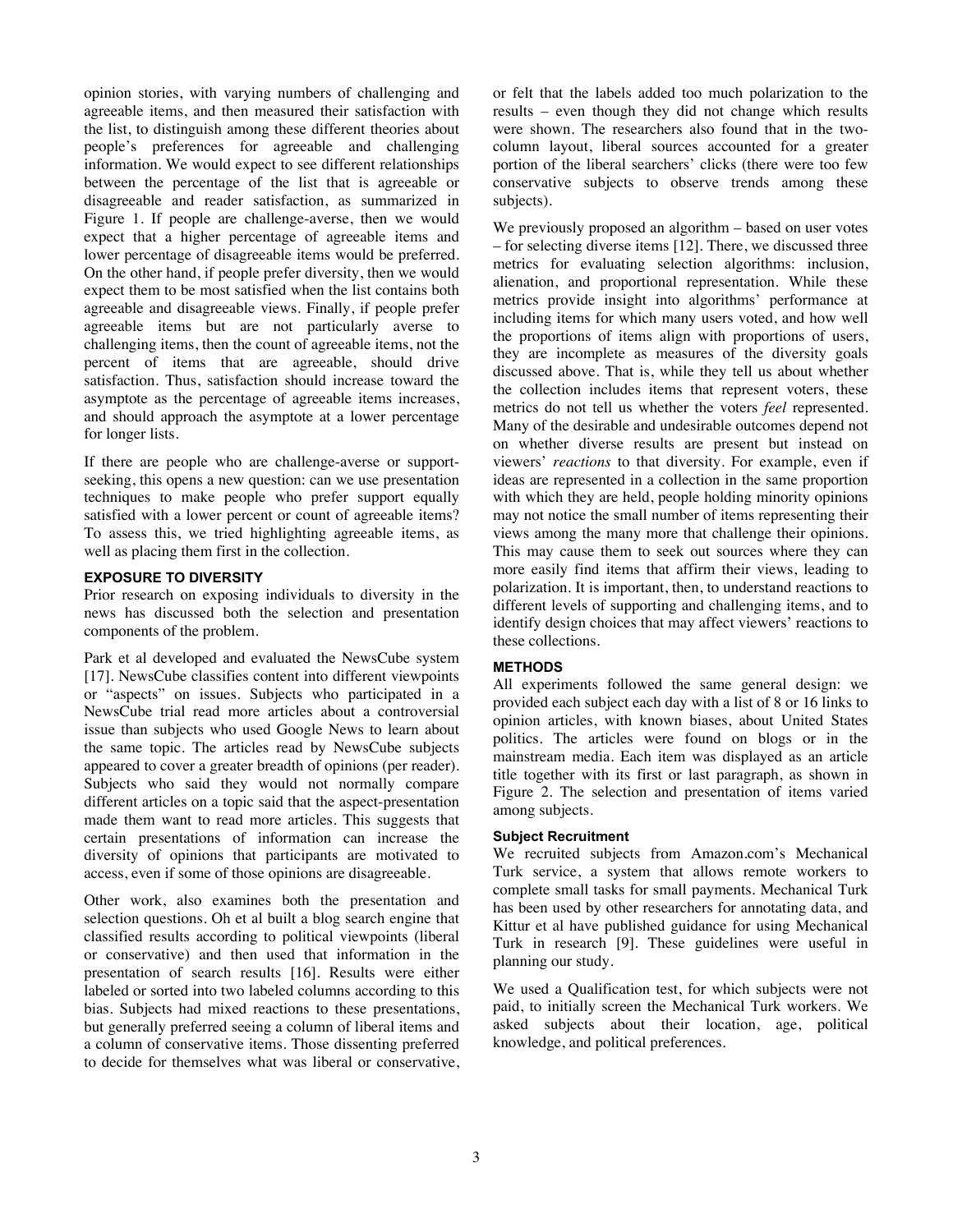

**Figure 2.** Example articles and question form.



**Figure 3.** Locations of Mechanical Turk workers who participated in the study.

We only accepted Mechanical Turk workers who selfreported (to Amazon for payment purposes) a United States location and whose previous task approval rate exceeded 90%. Additionally, we screened each Mechanical Turk worker for some basic US political knowledge using multiple-choice questions:

- Who is the current Vice President?
- Which party is George W. Bush a member of?
- For what position is Sonia Sotomayor currently a nominee? (And later, to what position has Sonia Sotomayor been appointed?)

Potential subjects had to correctly answer two of the three questions to participate, though on average, accepted subjects answered 2.98 questions correctly.

We also asked political subjects about their party affiliation (7-point scale from strong Democrat to strong Republican) and about their political preferences (7 point scale from strong liberal to strong conservative). We selected for subjects whose party affiliation matched their liberal or conservative preferences (for example, we screened out subjects who reported being both a strong Republican and a

liberal). Furthermore, because we wanted subjects for whom we could predict an article would be agreeable or challenging with some confidence, we also filtered out subjects who were more neutral or independent. To be included, subjects had to have a mean position (as the average of their responses to the two seven-point scale questions) of  $\leq 3$  or  $\geq 5$ .

Although subjects were not a random sample of the U.S. population, the subjects were diverse in geography, age, and gender. Subjects live in 37 of the 50 U.S. states (Figure 3). Their mean age was 34.3 years (median: 31 years, standard deviation: 11.8 years). 83 were men, 87 women.

### **Item selection**

We selected items based on links from a panel of 500 political blogs. We coded each of the source blogs based on its political ideology (liberal, independent, or conservative). We consulted both Wonkosphere and PresidentialWatch08, which maintain directories of weblogs classified by political affiliation. In addition, one of the authors read entries from each blog and coded the blog manually. When the three classifications disagreed, the majority classification prevailed. If a blog was only classified by one of Wonkosphere and PresidentialWatch, and there was disagreement between that source and the reader, we chose the blogger's self-identification (if present) or the thirdparty (Wonkosphere or PresidentialWatch) assessment. Our panel of blogs contained 259 liberal blogs (52%), 177 conservative blogs (35%), and 64 independent blogs (13%)

Each day, we selected the 40 most popular liberal and conservative items, based on number of links to the items from liberal and conservative blogs in the previous 36 hours. Items were defined as conservative if the ratio of the probability of any conservative blog in our panel linking to the item compared with the probability of any liberal blog in our panel linking to the item was at least 2:1, and viceversa for liberal items. The selection system also filtered out tweets, Twitter accounts, Wikipedia articles, and YouTube videos. Before including these articles in our pool of items, each morning researchers manually inspected each candidate item and removed items that did not match the predicted bias (e.g. a liberal item coded as "conservative" because conservative bloggers linked to it to highlight a disagreement with liberals). We also removed items that did not contain or report on opinion, as well as posts that contained only video, images, or audio. On average, this left 23 articles of each bias, per day.

30 turkers were assigned to a manipulation check survey. In this survey, each turker was presented with a list of three links and asked to what extent they agreed with each link on a 5-point scale. This was run early each day, after the researchers reviewed the list of items. Based on raters' responses, we then removed items that were not found to match their predicted bias. An item that was predicted to be liberally biased would be removed if liberal raters did not agree with it, or if conservative raters did agree with it.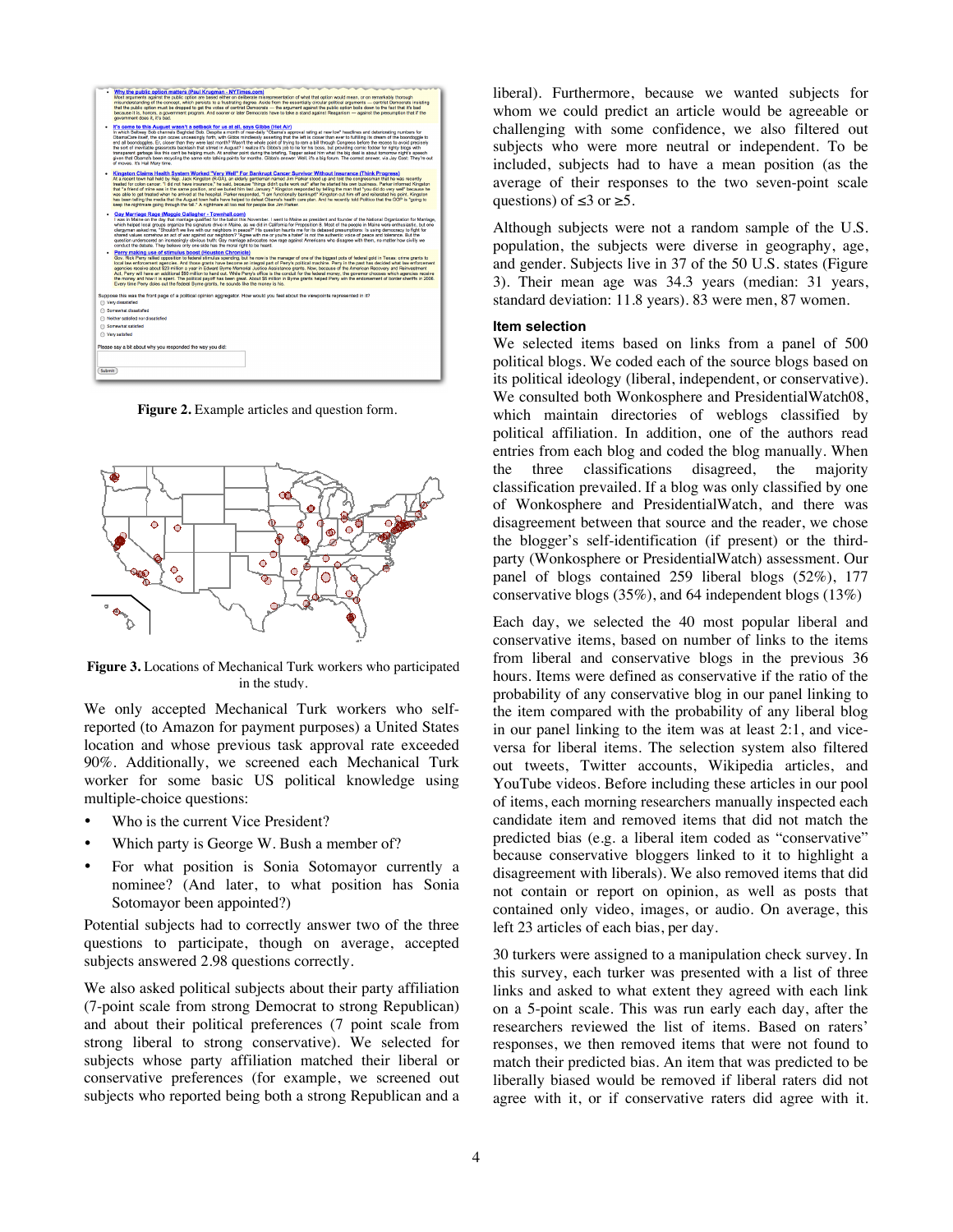Raters agreed with our predicted ratings (as supporting or challenging the raters' opinions) 74% of the time. These disagreements were not distributed evenly across items, and 16% of the items were removed because of disagreement.

We did not require all items to get 100% agreement for inclusion, as we do not expect parties to be 100% united in opinion. Initially, an item was queued for 3 ratings (including at least 1 from a participant from each party). If no raters diverged from the prediction, an item was included. If two or more raters diverged from the prediction, we discarded the item. If one rater diverged from the prediction, the item was queued for an additional rating from someone with the same party affiliation. If the fourth rater disagreed with the prediction, the item was discarded; if this rater agreed, the item was included. In cases when this rating was not obtained (insufficient participation in our Mechanical Turk task), the item was discarded.

On five days, this removal resulted in too few liberal or conservative items, in which case the system filled in with items from the previous day as needed.

# **Experimental Design**

The subjects not assigned to the manipulation check condition viewed a list of items and were asked one of three questions about the representativeness of the collection as a whole. Subjects were randomly assigned to one of six experimental conditions in a 2x3 factorial design:

- *Total number of items:* 8 or 16
- *Presentation:* a list with agreeable and disagreeable items interwoven, a list with agreeable and disagreeable items interwoven and the agreeable items highlighted, or a list with the agreeable items first and highlighted followed by the disagreeable items.

Repeated measures were collected: each subject could complete one survey per day, based on the items selected that day. Subjects remained in the same experimental condition throughout the study, but the number of agreeable items was randomly chosen for each subject each day.

The instructions read:

*The following list contains some of the most-linked to political opinion stories from the last few days. Please look at the list as you might if you were to visit a website like Digg or Reddit (you may click on and read as many or few as you like). Then answer the questions at the bottom of the page. Thank you!*

Additionally, subjects in the agreeable first or highlight conditions were told that items they were predicted to agree with would appear highlighted in the list.

Subjects were also assigned to one of two questions. The first question (44 subjects) was our primary outcome measure and asked about the subject's satisfaction with the range of views:

*"Suppose this was the front page of a political opinion aggregator. How would you feel about the viewpoints represented in it?"* (5 point Likert scale, Very dissatisfied to very satisfied).

The second question (39 subjects) asked about the bias of the collection:

*"What, if any, is the political bias of this collection?"* (5 point Likert scale, Very Liberal to Very Conservative)

We used this question to help us understand our findings. If a particular presentation feature affected satisfaction, is it because it changed how the subjects perceived the collection's bias, or is it because the subjects simply did not like the feature?

In addition to these questions, each time a subject viewed a list, they were randomly asked either to provide a free-text explanation for why they gave the rating they did or to repeat a question from the pre-test (party affiliation, liberal to conservative, age, or gender). The free response question helped us to understand why subjects gave the ratings they did and if they were interpreting the questions as intended. Repeating questions from the qualification test follows a recommendation from Kittur et al to ask verifiable questions [9]. 5 subjects (4 from the satisfaction question, 1 from the bias question) changed their answer substantially (e.g. aging more than one year or in reverse, changing gender, or shifting on either of the political spectrum questions by 2 points or more). Though there are many possible explanations for these shifts – such as shared accounts within a household, careless clicking, easily shifting political opinions, deliberate deception, or lack of effort – all of these explanations are not desirable for study subjects, and so these subjects and their responses were excluded from our analysis, leaving us with 108 subjects (40 responding to the satisfaction question, 38 responding to the bias question, and 30 rating articles for the manipulation check).

After a five-day warm-up period with variable pay (to identify an appropriate price), subjects were paid \$0.75 for rating a collection of items. This pay may seem high compared to some expectations for Mechanical Turk labor. We believe that we had to pay a higher price because our task both required successful completion of a qualification and was only available once per day. Interestingly, many more people (171) completed the qualification test and were approved than actually returned to complete a task.

We collected data daily from 22 July – 14 August, and then on alternating days from 26 August to 10 September, 2009. This time period and major topics in articles displayed included national debates about healthcare reform and the Waxman-Markey cap and trade bill, the death of Massachusetts Senator Edward Kennedy, discussion about the success of the Troubled Asset Relief Program and the American Recovery and Reinvestment Act (including the "Cash for Clunkers" program), the release of two American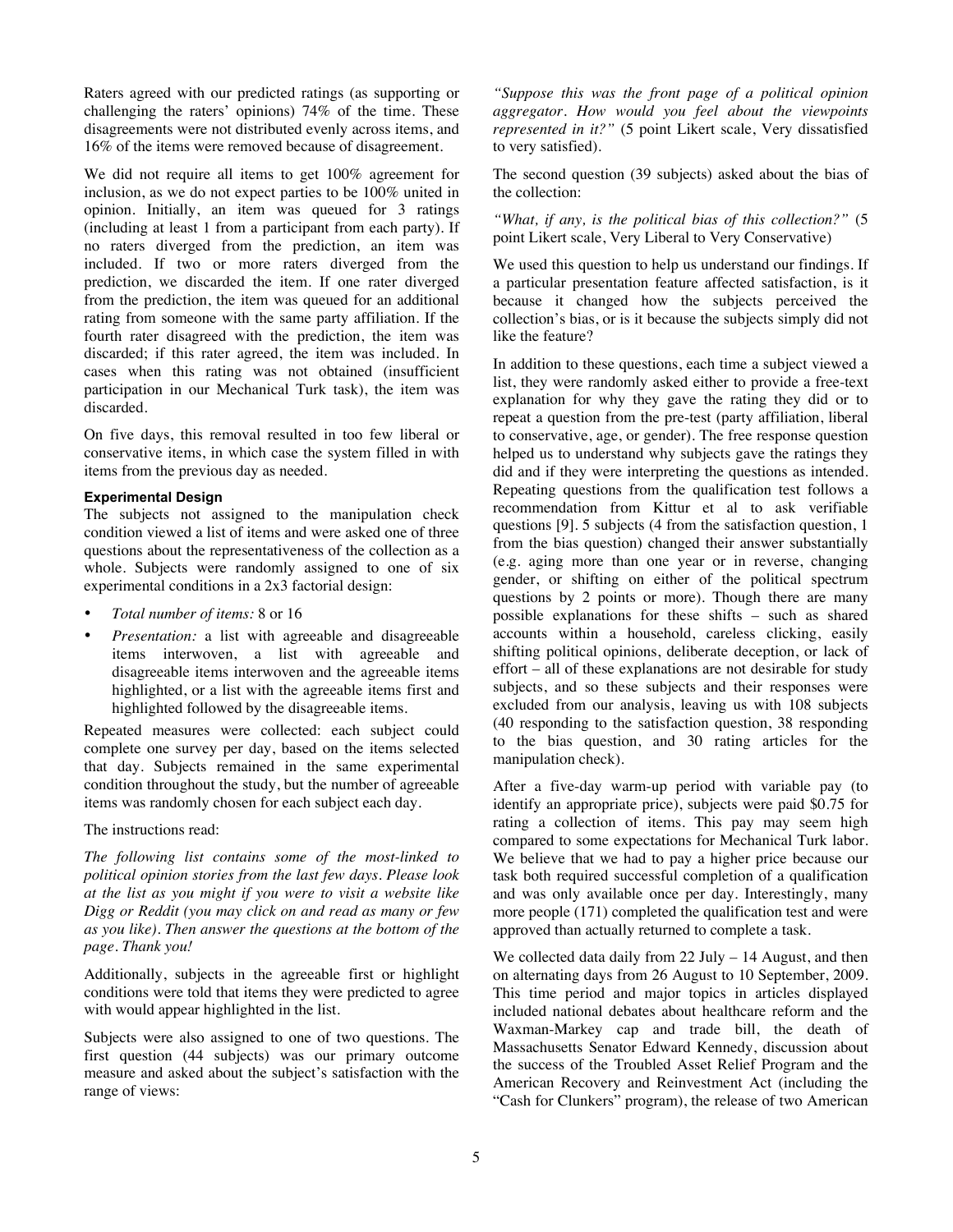journalists from North Korea, continued discussion about political unrest in Honduras, the end of Alaska Governor and former Vice Presidential candidate Sarah Palin's term, and speculation about 2010 Congressional and gubernatorial elections.

A previous study found that Mechanical Turkers' efforts were not tied to the amount of payment [11]. On average, our subjects rated a list in 6.3 minutes (5.8 minutes for 8 item lists; 7.3 minutes for 16-item lists). No subjects completed the task in less than a minute. For comparison, Alexa (accessed 16 September) reports that Digg visitors spend an average of 4.2 minutes per day on the site, Reddit visitors spend an average of 6.3 minutes, and Memeorandum visitors spend an average of 2.0 minutes.

#### **RESULTS**

#### **Diversity preferences**

In our first look at the data, we found that when the list contained a low percentage of agreeable items, almost all subjects were very dissatisfied. When a high percentage of items were agreeable, however, there was greater variance in responses: some subjects were very satisfied, some subjects were very dissatisfied. This suggested that there may be individual differences, with some people diversityseeking and some challenge-averse.

To confirm this, we analyzed the open-ended responses for the question about why subjects in the satisfaction question group gave the ratings they did. Some subjects wrote that they specifically did not want a list of solely supportive items and that they want opinion aggregators to represent a fuller spectrum of items, even if that includes challenge. We coded all free-text responses for similar remarks, and then coded participants as diversity-seeking if they had made at least one such comment. Our standards were strict: subjects had to write that they either

1. wanted a fuller spectrum of views even though their views were represented in the majority of items in the list, e.g.

 *"It all seems liberal. I'm liberal, but I think it's good to get dissenting opinions instead of having all the articles slanted the same way. I'd really like seeing pro and con articles on some of the topics."*

*"The articles in this list showed some of both sides on some issues, but on other issues like health care was rather one sided. If that and a few other articles had been given two sides I would be completely satisfied. I like to read both sides even though I am mostly conservative."*

or

2. were pleased with the balance of items and would not want more supporting items, e.g.

*"There is an even distribution of right and left wing articles. I think it is best to cover both sides of the issue."*

*"I like that there are views from both Democrats and Republicans and seems to be a great mix of both sides of the fence."*

To avoid potential biasing of the coders, coders were not informed of the actual number of agreeable items presented to a subject or of the subject's satisfaction score for the items when coding the subject's explanatory comments. We did not use the actual properties of the list associated with a comment when we coded, out of concern that we would code people as diversity seeking when the subject's remarks were ambiguous in order to explain behavior. Our interrater reliability, calculated as Cohen's kappa [4], was 0.89. All raters coded all subjects. Landis and Koch characterize agreement above 0.8 as "almost perfect agreement" [5]. We decided the disagreements through discussion.

10 out of the 40 subjects in the satisfaction condition were coded as diversity-seeking (25%). This is likely an undercount given our coding criteria and that some participants never saw a collection that would prompt different reactions from diversity seeking participants. Once

|                                                   | $\beta$ | Std<br>Err | p-value |
|---------------------------------------------------|---------|------------|---------|
| Intercept                                         | 1.30    | 0.23       | < 0.001 |
| $%$ Agreement                                     | 2.28    | 0.76       | < 0.010 |
| (% Agreement) <sup>2</sup>                        | 0.80    | 0.66       | ns      |
| Diversity seeking                                 | $-0.25$ | 0.63       | ns      |
| % Agreement * Diversity seeking                   | 6.49    | 3.16       | < 0.050 |
| (% Agreement) <sup>2</sup> * Diversity<br>seeking | $-8.32$ | 3.11       | < 0.050 |

**Table 1.** Linear regression results for satisfaction  $(1-5)$ .  $n=145$ from 40 subjects,  $F(5,39) = 29.63$  (p <0.001); adjusted R<sup>2</sup> 0.4776.



**Figure 4.** Comparison of satisfaction at different percentages of agreeable items for diversity-seeking and other (either challengeaverse or support seeking) individuals. Fit lines according to regression model in Table 1. The grey band includes  $\pm$  one standard error of the prediction.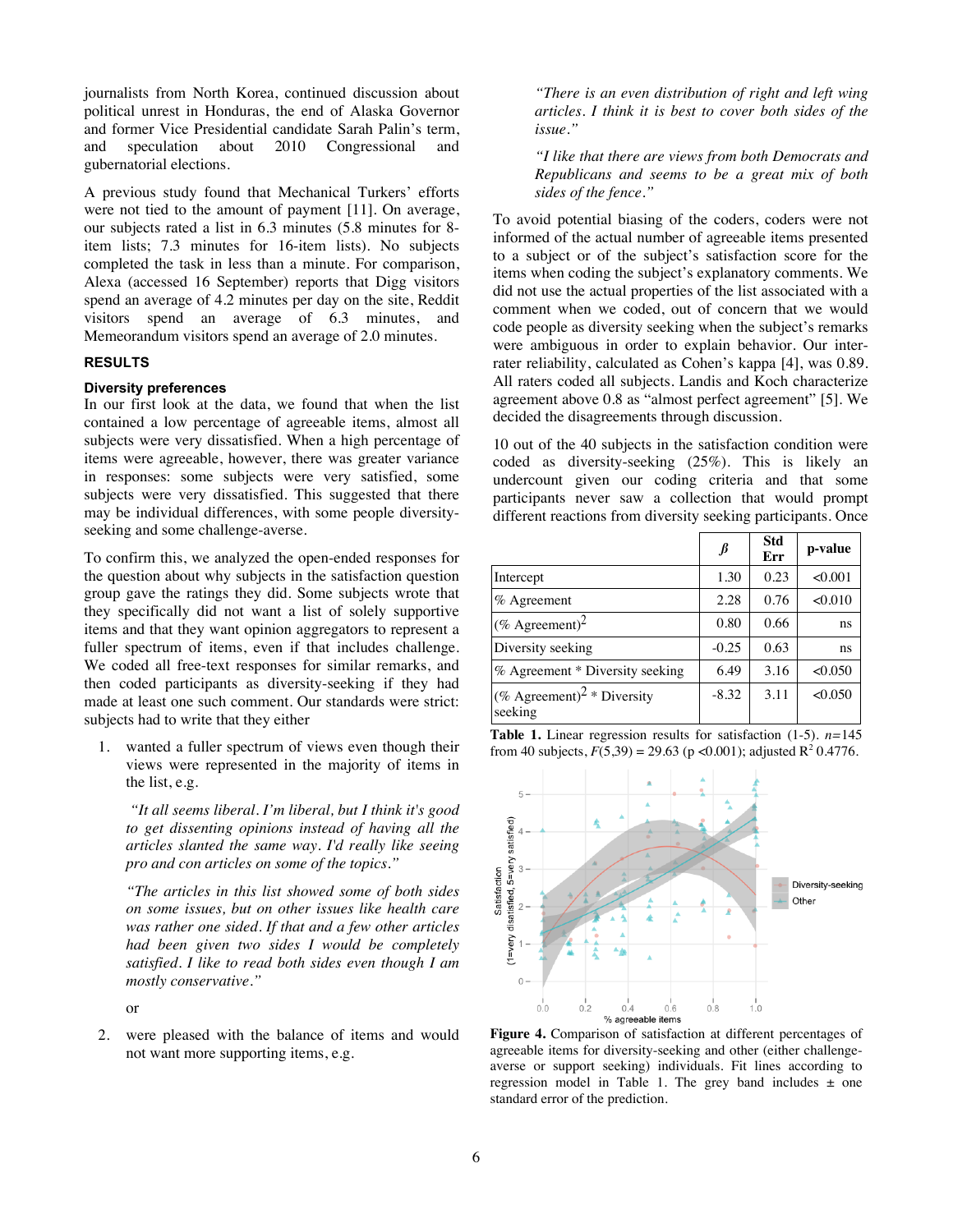we separated out the diversity-seeking individuals, our results were much clearer (Figure 4). The linear regression with percent agreeable items, whether a subject is diversity seeking, and the interaction terms between these (to the quadratic polynomial) shows significant interaction effects between percent agreement and diversity seeking for predicting satisfaction (Table 1). Because subjects were able to rate multiple collections (one per day), in all regression results we cluster responses by subject, which reduces degrees of freedom and inflates standard error estimates, to correct for correlation of repeated measures.<sup>1</sup>

### *Support-seeking vs. Challenge-averse*

We then examined whether the remaining 30 individuals were support-seeking or challenge-averse. Challenge-averse subjects would be equally satisfied at the same percentage of agreeable items, regardless of the length of the list. Support-seeking subjects, in contrast, would be equally satisfied at the same number of agreeable items, regardless of the length of the list. If we were to find evidence that people are support-seeking, it could be possible to address the public policy challenge of exposing people to more perspectives, in the proportions with which they are held by the population, simply by presenting a longer list of results.

In our analysis, we did not find evidence of support-seeking individuals. Table 2 presents the linear regression model for:

satisfaction =  $\beta_1 + \beta_2$  (% agreeable items) +  $\beta_3$ (listlength<sub>16</sub>)+  $\beta_4$ (listlength<sub>16</sub> \* % agreeable items)

In this model, listlength<sub>16</sub> is a dummy variable equal to 1 for 16-item lists (longer lists) and 0 for 8-item lists (shorter lists).

We exclude data from the 10 diversity-seeking individuals. If there are any effects of list length, they are in the opposite direction of what would be expected for supportseeking behavior. In a plot of the percent agreeable items and satisfaction (Figure 5, top), the slope of the fit lines for the two list lengths follow each other quite closely, suggesting that count does not matter. When we plot the number of agreeable items (Figure 5, bottom), we can see a clear divergence. Furthermore, 2 agreeable items out of a total of 8 is superior to 2 agreeable items out of a total of 16 (*t*(7.373) = 3.3471, *p*<0.05). Clearly, the presence of challenging items, not just the count of agreeable items, drives satisfaction. We conclude that the remaining subjects as a group are challenge-averse, though a few individuals may be support-seeking.

# **Presentation Techniques for Challenge-averse Readers** Having found that at least some people exhibit challenge-

averse behavior, we investigated whether presentation

 $\overline{a}$ 

|                                  | $\beta$ | <b>Std</b><br>Err | p-value |
|----------------------------------|---------|-------------------|---------|
| Intercept                        | 1.61    | 0.33              | < 0.001 |
| $%$ Agreement                    | 2.69    | 0.40              | < 0.001 |
| List length $= 16$               | $-0.58$ | 0.40              | ns      |
| % Agreement * (List length = 16) | 0.53    | 0.53              | ns      |

**Table 2.** Linear regression results for satisfaction (1-5) with data from diversity-seeking subjects withheld. *n =* 112 from 30 subjects*,*   $F(3,29) = 50.43$  (p <0.001); adjusted R<sup>2</sup> 0.5079.



**Figure 5.** *Top*: Percent agreement and satisfaction for 8 and 16 item lists. Fit lines from model in Table 2. *Bottom*: Number of agreeable items and satisfaction for 8 and 16 item lists. Fit lines: satisfaction =  $\beta_1$  +  $\beta_2$ (# agreeable items) +  $\beta_3$ (list length)+  $\beta_4$ (list length \* # agreeable items). Responses from individuals coded as diversityseeking excluded from both plots.

techniques could increase their satisfaction with collections that contained some challenging items.

Table 3 presents a linear regression model for the effects of presentation style and their interaction effects with percent agreement. We will discuss the effects of each presentation style separately.

#### *Highlighting Only*

We had expected that, for challenge-averse individuals, highlighting agreeable items would increase their satisfaction at all percentages of agreeable items, by helping them identify these items even when they were rare in the collection. Figure 6 presents results from a reduced model excluding participants in the agreeable first condition.

Contrary to our expectations, there is no main effect of highlighting. Instead, there is a significant interaction terms between highlighting and percentage of agreeable items. Highlighting agreeable items makes a reader's reaction – whether it is satisfaction with a high percentage of agreeable items or dissatisfaction with a low percentage – more extreme.

At the lower range of agreeable items, where we had expected highlighting have the greatest improvement in

<sup>&</sup>lt;sup>1</sup> All regressions were performed using STATA 10's regress command with the robust cluster by subject option.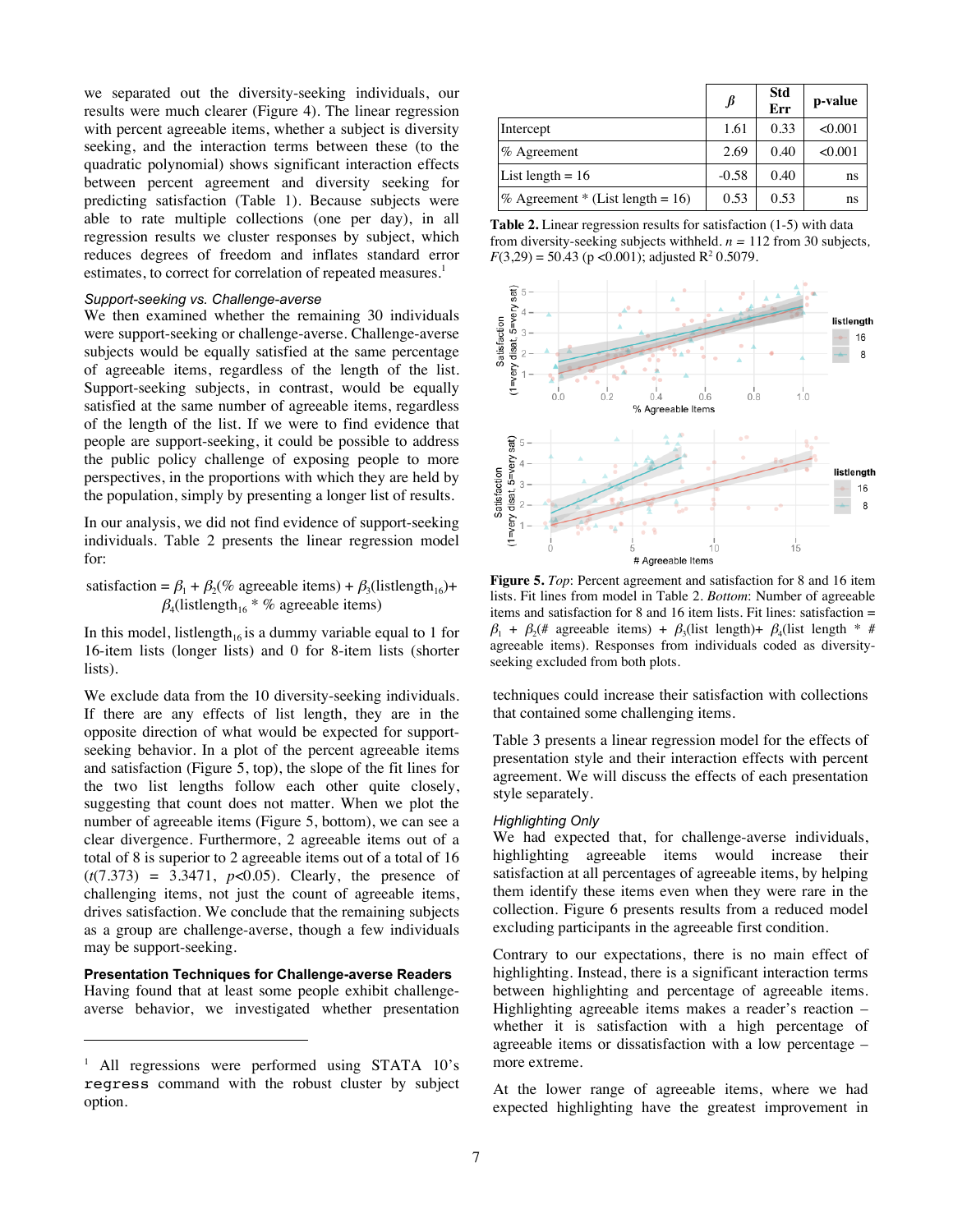|                                 | $\beta$ | <b>Std</b><br>Err | p-value |
|---------------------------------|---------|-------------------|---------|
| Intercept                       | 1.59    | 0.29              | < 0.001 |
| $%$ Agreement                   | 2.60    | 0.36              | < 0.001 |
| Highlighting only               | $-0.60$ | 0.41              | ns      |
| % Agreement * Highlighting only | 1.29    | 0.60              | <0.05   |
| Agreeable first                 | $-0.97$ | 0.31              | < 0.010 |
| % Agreement * Agreeable first   | 0.64    | 0.44              | ns      |

**Table 3. Regression model for a reader's satisfaction (1-5\_ as predicted by percent agreement and presentation style.** (baseline presentation interweaves agreeable items and does not include highlighting).  $n = 121$  from 30 subjects,  $F(5,29) = 67.42$ , *p*  $< 0.001$ , adjusted R<sup>2</sup> = 0.564.



**Figure 6.** Reduced model for highlight -only: satisfaction =  $\beta_1 + \beta_2$ (% agreeable items) +  $\beta_3$ (highlight) +  $\beta_4$ (highlight\*% agreeable items)



**Figure 7.** Model comparing baseline and highlight+ordering: satisfaction =  $\beta_1 + \beta_2$  (% agreeable items) +  $\beta_3$  (agreeable first) + *β*4(% agreeable items \* agreeable first)

satisfaction, subjects' satisfaction is actually decreased. In the mid-range, particularly important for public policy goals of showing viewpoints in proportion to how they are held, highlighting has essentially no effect. With high percentages of agreeable items, it may be possible to highlight agreeable items and include a few challenging items while achieving the same satisfaction as a list of only agreeable items.

Among subjects to whom we posed the question about the collection's bias, we saw a similar interaction effect between highlighting and the percent of agreeable items, suggesting that the effects of highlighting on a subject's satisfaction with the collection is moderated by how highlighting affects their perception of bias in the collection. In other words, it seems that highlighting helps

subjects judge the percentage of agreeable items, and the perceived percentage drives satisfaction. Consistent with that interpretation, we note that challenge-averse readers in the highlight condition spent an average of 5.1 minutes per collection, compared to 7.5 minutes for challenge-averse readers who read lists without highlighting.

#### *Highlighting+Ordering: Agreeable items first*

We also anticipated that placing agreeable items first would increase challenge-averse readers' satisfaction. Instead, readers who viewed agreeable items as highlighted and at the beginning of the collection reported lower satisfaction (Table 3). Figure 7 displays a model comparing highlight+ordering and the baseline presentation.

The subjects who we asked to rate the collection's bias, however, reported that the collection was more biased in their favor when the agreeable items were highlighted and shown first than when the agreeable items were not highlighted and were interwoven with disagreeable items. This appears to be contradictory, or at least suggests that something other than perceived bias is driving satisfaction in this case. Challenge-averse readers in the highlight+ordering condition spent an average of 5.3 minutes per collection, compared to 7.5 minutes for challenge-averse readers who read lists without ordering and highlighting.

#### **DISCUSSION**

Our study finds good and bad news for those with a policy goal of encouraging exposure to a diversity of opinion. The good news is that some people actually prefer collections of items with diverse opinions. They appear not to be the majority, and so it may be important to consciously design specifically for this audience, as they may not naturally be served if designers build applications primarily for the majority, challenge-averse individuals.

The bad news is that for challenge-averse individuals, designers cannot substitute ordering or highlighting of agreeable items for including more agreeable content. With highlighting, it might be possible to include one or two challenging items in a list of otherwise agreeable items and achieve the same satisfaction from challenge-averse people as with an unhighlighted list that happens to contain completely agreeable items. From the perspective of website operators trying to attract and retain users, this is unlikely to be a desirable tradeoff. It is unlikely to be sufficient challenge to satisfy diversity-seeking individuals, and would leave them vulnerable to losing challenge-averse individuals to competitors who offer 100% agreeable items all the time (and hence need no highlighting).

We also cannot rule out that the observed effect of placing agreeable items first is a result of flawed experimental design. By asking about subjects' satisfaction at the end, and placing the agreeable items at the beginning, we may have prompted a recency effect  $[2]$  – that is, their answer was more influenced by the disagreeable items nearer to the question. In an actual political opinion aggregator, truly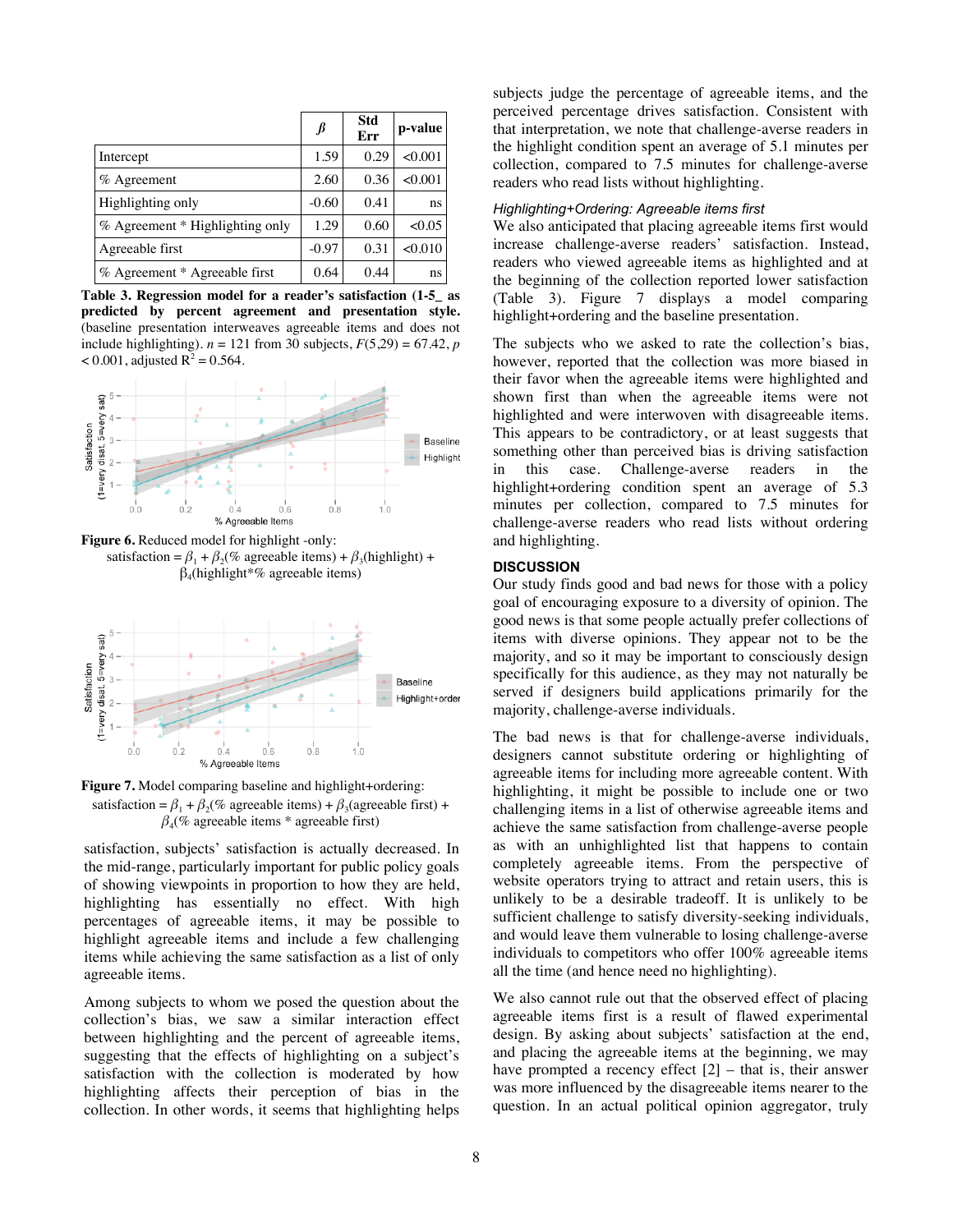challenge-averse readers may never scroll that far, while the Mechanical Turk readers may have felt an obligation to read every item because they were being paid rather than reading for their own enjoyment, or they may have skipped looking at the first few items, immediately scrolling down to the questions and looking only at the items closest to the questions.

The responses from the subjects who we asked about the collection's bias, however, appear to contradict the explanation that items nearer the bottom of the list, and thus the question, weighed more heavily in the subjects' consideration of bias and led to the observed decrease in satisfaction with presenting agreeable items first. It is possible that the subjects simply liked the agreeable first presentation less. It is also possible that subjects read the collection differently when we asked them to characterize its bias than when we asked them about their satisfaction with the opinions presented, and that this caused them to experience the collection's bias differently between the two subject groups.

Alternative experimental designs – such as placing the question at the top of the list or having it scroll alongside – may lead to an improved understanding of the effect of ordering. It is also possible that subjects in a lab experiment or Mechanical Turk task will always feel obligated to read an entire list even when they would not do so on an actual website. Field experiments may be necessary to study item ordering.

We only evaluated a small range of the presentation techniques for lists of items. Alternative ideas that could be evaluated include reducing the space that challenging items occupy in a list by reducing the font size or collapsing challenging items' abstracts. Perhaps such techniques would make palatable a smaller percentage of agreeable items. They would increase the risk, however, that people would not actually be exposed to the challenging items, thus thwarting the public policy goal of increasing exposure to diversity.

More sophisticated presentation techniques, such as aspect browsing in NewsCube [17], may have more potential for showing diverse items to challenge-averse individuals. Agreeable items might be shown on the front page, with challenging items on the same topic linked from the agreeable item page. A similar idea might be based on the presentation used by the political news aggregator Memorandum. Memeorandum groups items by topics. The front page includes abstracts for top items with links to other items on the same topic below the abstract. To appeal to diversity-seeking individuals, the display might be personalized to show a top-level item and abstract for any topic from a supportive source, with more challenging items appearing in the links.

Another limitation of this study is that we have reduced the political spectrum to two broad points of view, and that our subjects only include people whose views fit at the ends of this axis. We do not know if our results generalize to people who are less partisan or more independent. This limitation is another reason that our estimate of the percentage of diversity-seeking individuals must be taken with skepticism.

Future work should further explore the distribution of individuals' preferences for diversity. Though we find that at least some people are diversity-seeking and at least some people are challenge-averse in their preferences for political news and opinion, we do not know the distribution of preferences in the population as a whole, or if an individual's preferences are common across topic areas, or if someone who prefers to avoid challenging political opinions may seek out challenging opinions about which baseball team will win the pennant this year. Given data about which articles people click on, it might be worthwhile to formulate alternative stopping rules, analogous to those hypothesized in the arena of information acquisition for decision-making or design, and to estimate their prevalence or the conditions under which people make use of different stopping rules [3].

Future research also should go beyond short-term measurements and emphasize longitudinal studies. Preferences may vary quite a bit with long-term use of a news aggregator. For example, diversity seekers might prefer diversity one day but tire of it in the long run. Similarly, people who currently are getting diversity might be happy with all agreeable items in the short term, but may not want only supportive items in their day-to-day news source. Other factors, such as whether one's political party is in power, may also affect an individual's diversity preferences over time.

# **CONCLUSION**

In this study, we find a possible reconciliation of the conflicting theories of diversity-seeking and challenge avoidance: they correctly describe the preferences of different groups of people. Contrary to the implicit assumptions of previous research on selective exposure, neither diversity-seeking nor challenge-avoidance is a fundamental trait of human behavior that describes all people.

The presentation techniques of sorting and highlighting were not very helpful at making challenge more appealing to the challenge-averse people, except that highlighting may make a very small percentage of challenging content palatable. Future work should study additional presentation techniques, including more sophisticated displays of challenging and supporting content. Also, rather than trying to increase the percentage of challenging information in the collections shown to challenge-averse readers, it may be more effective to serve well the needs of those who are diversity seeking and provide them with the means to spread insights they gain from challenging content to the people who avoid such exposure in their everyday news reading.